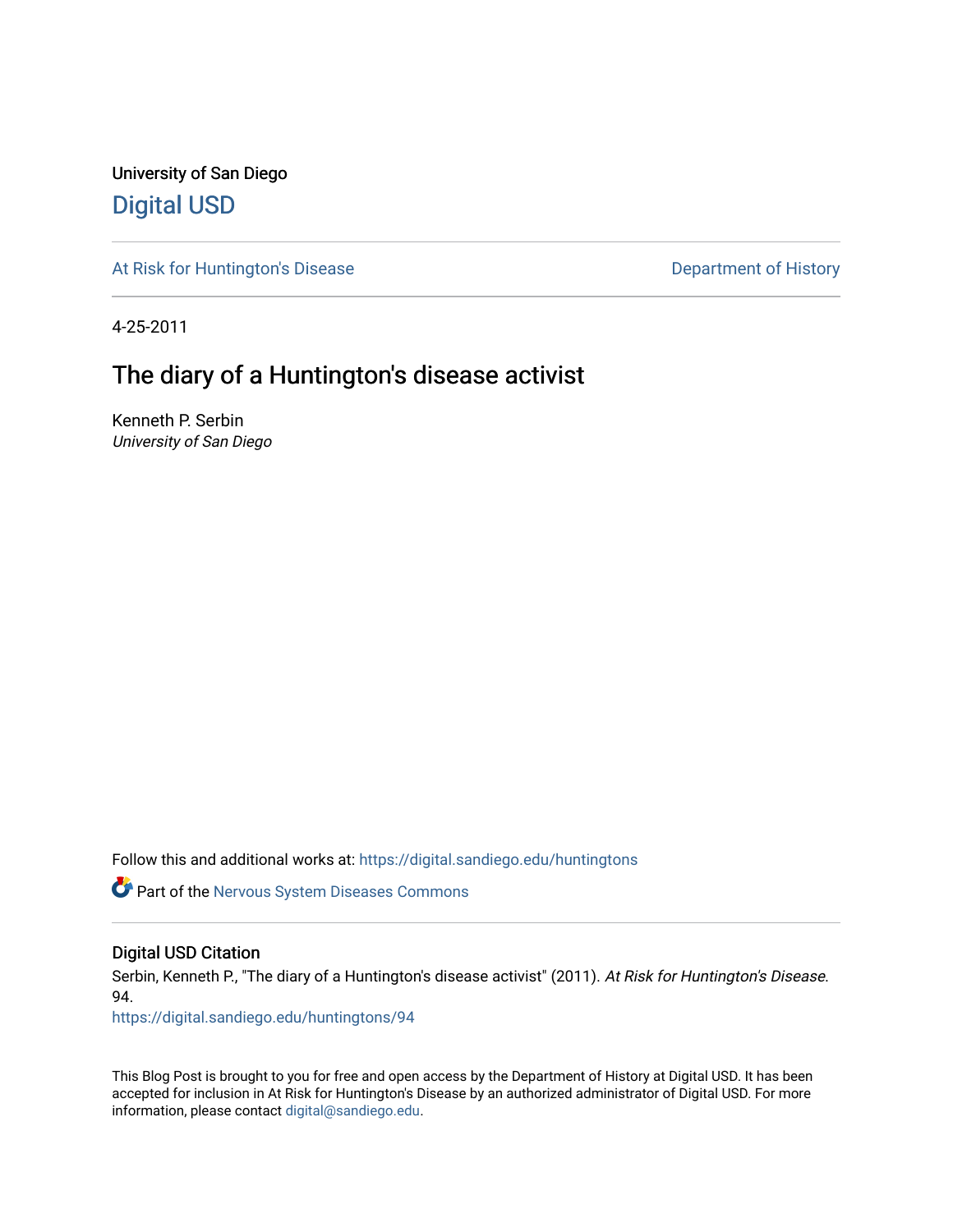# [At Risk for Huntington's Disease](http://curehd.blogspot.com/)

*HD is a genetically caused brain disorder that causes uncontrollable bodily movements and robs people's ability to walk, talk, eat, and think. The final result is a slow, ugly death. Children of parents with HD have a 50-50 chance of inheriting the disease. There is no cure or treatment.*

# Blog Archive

- $\blacktriangleright$  [2021](http://curehd.blogspot.com/2021/)(12)
- $\blacktriangleright$  [2020](http://curehd.blogspot.com/2020/) (16)
- $\blacktriangleright$  [2019](http://curehd.blogspot.com/2019/) (19)
- $\blacktriangleright$  [2018](http://curehd.blogspot.com/2018/) (16)
- $2017(14)$  $2017(14)$
- $2016(13)$  $2016(13)$  $\blacktriangleright$  [2015](http://curehd.blogspot.com/2015/) (24)
- 
- $\blacktriangleright$  [2014](http://curehd.blogspot.com/2014/) (24)
- $\blacktriangleright$  [2013](http://curehd.blogspot.com/2013/) (30)
- $\blacktriangleright$  [2012](http://curehd.blogspot.com/2012/) (26)
- $'$  [2011](http://curehd.blogspot.com/2011/)  $(33)$
- [►](javascript:void(0)) [December](http://curehd.blogspot.com/2011/12/) (2)
- [►](javascript:void(0)) [November](http://curehd.blogspot.com/2011/11/) (4)
- [►](javascript:void(0)) [October](http://curehd.blogspot.com/2011/10/) (4)
- $\blacktriangleright$  [September](http://curehd.blogspot.com/2011/09/) (2)
- $\blacktriangleright$  [August](http://curehd.blogspot.com/2011/08/) (1)
- $\blacktriangleright$  [July](http://curehd.blogspot.com/2011/07/) (2)
- $\blacktriangleright$  [June](http://curehd.blogspot.com/2011/06/) (2)
- $\blacktriangleright$  [May](http://curehd.blogspot.com/2011/05/) (4)
- $\nabla$  [April](http://curehd.blogspot.com/2011/04/) (4) The diary of a
	- activist The [shadow](http://curehd.blogspot.com/2011/04/shadow-career.html) career Let's fix the law to help [Huntington's](http://curehd.blogspot.com/2011/04/lets-fix-law-to-help-huntingtons.html) families The faceless faces of

[Huntington's](http://curehd.blogspot.com/2011/04/diary-of-huntingtons-disease-activist.html) disease

- [Huntington's](http://curehd.blogspot.com/2011/04/faceless-faces-of-huntingtons-disease.html) disease
- $\blacktriangleright$  [March](http://curehd.blogspot.com/2011/03/) (3)
- $\blacktriangleright$  [February](http://curehd.blogspot.com/2011/02/) (3)
- $\blacktriangleright$  [January](http://curehd.blogspot.com/2011/01/) (2)
- $2010(26)$  $2010(26)$
- $2009(21)$  $2009(21)$
- $2008(7)$  $2008(7)$
- $\blacktriangleright$  [2007](http://curehd.blogspot.com/2007/) $(7)$
- $\blacktriangleright$  [2006](http://curehd.blogspot.com/2006/) (4)
- $\blacktriangleright$  [2005](http://curehd.blogspot.com/2005/) (17)

# About Me **GENE [VERITAS](https://www.blogger.com/profile/10911736205741688185)**

View my [complete](https://www.blogger.com/profile/10911736205741688185) profile

# MONDAY, APRIL 25, 2011

# The diary of a Huntington's disease activist

In my [previous blog post,](http://curehd.blogspot.com/2011/04/shadow-career.html) I described my secret, second career as a Huntington's disease activist.

Today I was off from work because of the Easter holiday, so I decided to catch up on a few of the most pressing tasks on my HD "to do" list.

Recently I've received questions from other members of the HD community about how to engage in or improve upon work in the cause. I hope that this blog article – which I am fashioning as a kind of diary entry – will provide some suggestions.

Also, next month is HD Awareness Month – an opportunity for everybody in our community to reflect on our roles in the cause. On May 7, I'll be speaking on the topic of effective activism at the annual convention of the Northern California Chapter of the Huntington's Disease Society of America (HDSA).

## **6-7 a.m.**

After having gone to bed early (9:30 p.m.), I arose to prepare scrambled eggs for our "miracle baby," who tested negative in the womb in January of 2000. She's taking state achievement tests this week, and my wife and I want her to eat an extra good breakfast to help boost her performance. As my wife got her ready, I checked the first e-mails of the day from the HD Facebook discussion groups to which I belong, and did my morning stretch.

# **8 a.m.**

I returned home after dropping my daughter off at school. With both my wife and daughter off to their activities and the house quiet, I performed my morning deep breathing exercises and mini-meditation.

This morning ritual helps me face yet another day of living at risk for HD while juggling job, family, and other responsibilities.

#### **8:10-9:15 a.m.**

I started thinking about tonight's monthly HD support group meeting. I always come back from support group distraught at seeing people with HD and hearing others tell their sad and difficult stories of living at risk or experiencing the initial symptoms such as problems with driving.

I don't want to go – but I must. I decided to go back to bed for some extra sleep – and to help my mind work through the fear so that I can function normally the rest of the day.

**9:20-10:30 a.m.**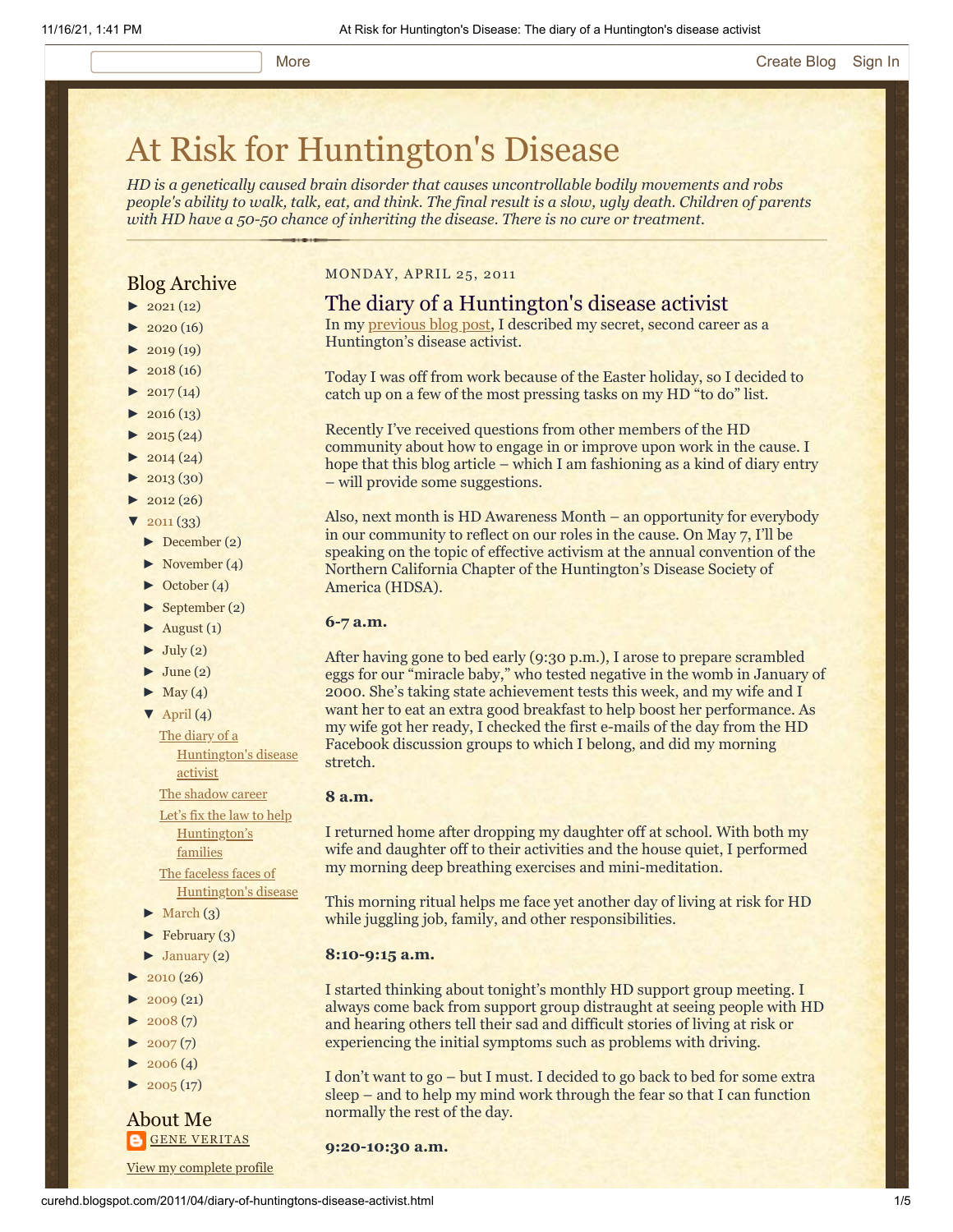# HD Links

[Huntington's](http://www.hdsa.org/) Disease Society of America [International](http://www.huntington-assoc.com/) Huntington **Association** [Huntington's](http://hddrugworks.org/) Disease Drug **Works** [Huntington's](http://www.hdlighthouse.org/) Disease **Lighthouse Hereditary Disease [Foundation](http://www.hdfoundation.org/)** [Huntington's](http://www.hdac.org/) Disease Advocacy Center Thomas [Cellini Huntington's](http://www.ourtchfoundation.org/) **Foundation** HDSA Orange County (CA) **[Affiliate](http://www.hdsaoc.org/)** HD Free with [PGD!](http://www.hdfreewithpgd.com/) [Stanford](http://www.stanford.edu/group/hopes/) HOPES Earth Source [CoQ10,](http://www.escoq10.com/) Inc.

# HD Blogs and Individuals

Chris Furbee: [Huntingtons](http://www.huntingtonsdance.org/) Dance Angela F.: Surviving [Huntington's?](http://survivinghuntingtons.blogspot.com/) Heather's [Huntington's](http://heatherdugdale.angelfire.com/) Disease Page

11/16/21, 1:41 PM At Risk for Huntington's Disease: The diary of a Huntington's disease activist

I awoke after about an hour of sleep feeling less depressed.

I responded to some work and personal e-mails, and then turned to HD email again. I exchanged several messages with the local special events coordinator for HDSA-San Diego about corporate sponsorship logos for our chapter website, which I oversee. These logos need updating to reflect new 2011 supporters of the cause here in San Diego.

I also made a few phone calls about Senate Bill 648, the Huntington's Disease Parity Act of 2011. If passed, the law would make it easier for HDaffected individuals to obtain federal benefits.

I found out over the weekend that the sister of a very good friend is a staffer to Rep. Xavier Becerra (D-Los Angeles), a member of the powerful Committee on Ways and Means and the ranking member of the Ways and Means Subcommittee on Social Security. Rep. Becerra did not back the bill last year, when advocates obtained 153 co-sponsors in the House of Representatives. His support is crucial, and we need to get him on board. ([Click here](http://curehd.blogspot.com/2011/04/lets-fix-law-to-help-huntingtons.html) for a previous blog article on the bill.)

I recalled HD advocate Allan Rappoport's sage advice: if you don't know a representative or senator, ask five friends for help. At least one of them is bound to know an elected official or how to contact one.

# **10:30-10:45 a.m.**

I phoned Jeri, a middle-aged woman who cares for her nephew Tony, who was stricken with HD in his early 20s. I want to write a blog article about care, using Jeri's selfless dedication to Tony as an example. Completely disabled, Tony now lives at Edgemoor Hospital, a public facility where Jeri visits him each evening to help him eat dinner.

Jeri told me that Edgemoor was in the news because a 50-year-old non-HD patient, who was recovering from a car accident, allegedly bled to death because of hospital neglect ([click here](http://www.nctimes.com/news/local/sdcounty/article_b8471453-1d6f-5bdb-9c28-730c1caf7db5.html) to read news coverage).

Later I sent the link about the article to the HDSA-San Diego board and support group facilitators.

Edgemoor personnel have cared for dozens of HD patients over the years, and I fear that I, too, may end up there if my family cannot care for me or afford to find proper assistance. I have visited Edgemoor on several occasions. The facility seems to have improved, but the news of neglect – and a \$2 million legal payment from the County of San Diego to the dead man's family – left me deeply worried about the fate of HD people there.

# **11 a.m.-noon**

I drafted the letter below to Sen. Barbara Boxer (D-CA) about the HD Parity Act.

*Dear Senator Boxer:*

*I urge you to join Senator Kirsten Gillibrand as a co-sponsor of S. 648, the Huntington's Disease Parity Act of 2011.*

*One of the cruelest of conditions, Huntington's disease destroyed my mother's brain, leaving her unable to walk, talk, or swallow. HD is like a combination of Alzheimer's and Parkinson's, with psychiatric problems added to the mix. After more than 15 years battling the disease, my mother died in 2006 at the age of only 68.*

*I tested positive for HD in 1999. There is no treatment or cure, and I will very likely develop symptoms within a few years. I am 51.*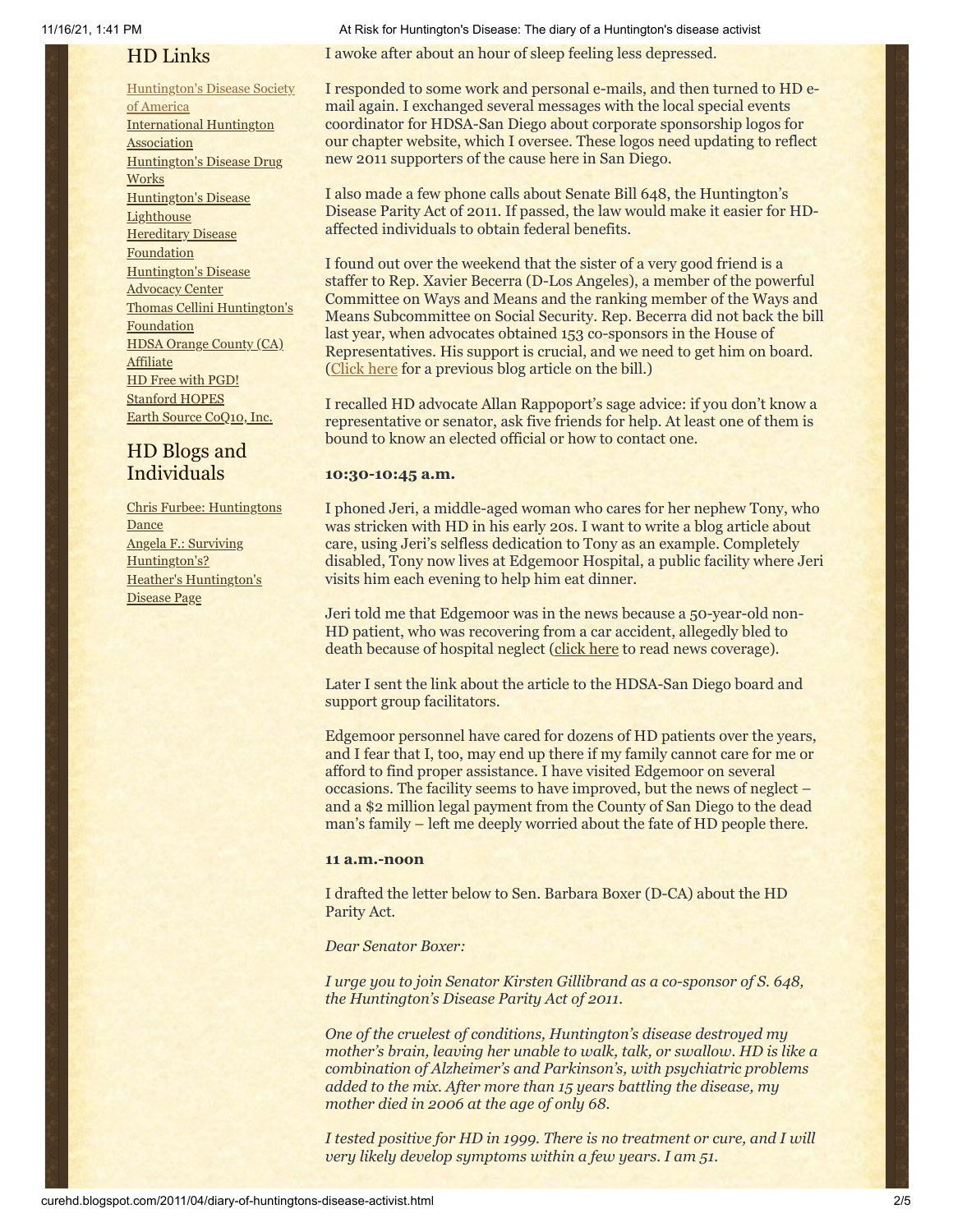11/16/21, 1:41 PM At Risk for Huntington's Disease: The diary of a Huntington's disease activist

*This genetic killer strikes people like me in their prime, saddling our families with a huge caregiving burden and ruining their finances.*

*Individuals affected by HD qualify for Social Security Disability benefits and Medicare. However, bureaucracy and inaccurate information about the disease make it difficult for HD people to actually secure their benefits. Some are even denied those benefits.*

*S. 648 would enact two very important changes in the law.*

*First, it would require the Social Security Administration to update its decades-old, inaccurate disability criteria for HD.*

*Second, it would waive the two-year waiting period for patients to receive Medicare benefits, thus bringing assistance quicker to families in dire straits.*

*Passage of the HD Parity Act will bring immediate relief to HD-affected families. I have paid Social Security taxes all of my working life, and my wife and daughter will urgently need federal benefits when I can no longer help support them. Passage of the Act will provide at least some peace of mind for us as we fight as a family to deal with the devastating symptoms of Huntington's disease.*

#### **12:20-1 p.m.**

I started writing this entry.

## **1-1:30 p.m.**

I ate lunch (tilapia, brown rice, roasted vegetables, olives, and yogurt) and took my midday dosage of my [Huntington's Disease Drug Works](http://www.hddrugworks.org/) supplements (trehalose, Omega-3 fish oil pills, and Coenzyme Q-10).

### **1:30-1:55 p.m.**

I normally take a "power nap" this time of day, but because I slept extra in the morning and need to work on this post, I skipped it in order to write.

#### **1:55 p.m.**

I got ready to pick up my daughter from school. I normally spend part of Monday afternoon at home with her as she reads or does homework, and at around 4 p.m. I drive her to her weekly piano lesson. Today we moved her lesson up to 3:15 so that I can prepare for tonight's support group meeting. I usually leave around 5:30.

# **3:45**

I read an e-mail noting the "lukewarm response" of California Senators Boxer and Dianne Feinstein to the HD Parity Act. We will have to redouble our efforts to get them behind the bill.

# **6-7:30 p.m.**

I attended the support group meeting. Tonight the HDSA-San Diego board made its annual visit to the group to discuss chapter activities and the goal of national HDSA to strengthen ties to the grass roots, providing greater service for HD families. I was happy about the renewed commitment to care.

I also conversed with several HD people. Once again, I looked into the "genetic mirror" – my own probable future as a gene-positive individual.

## **Big goals – but little ones, too**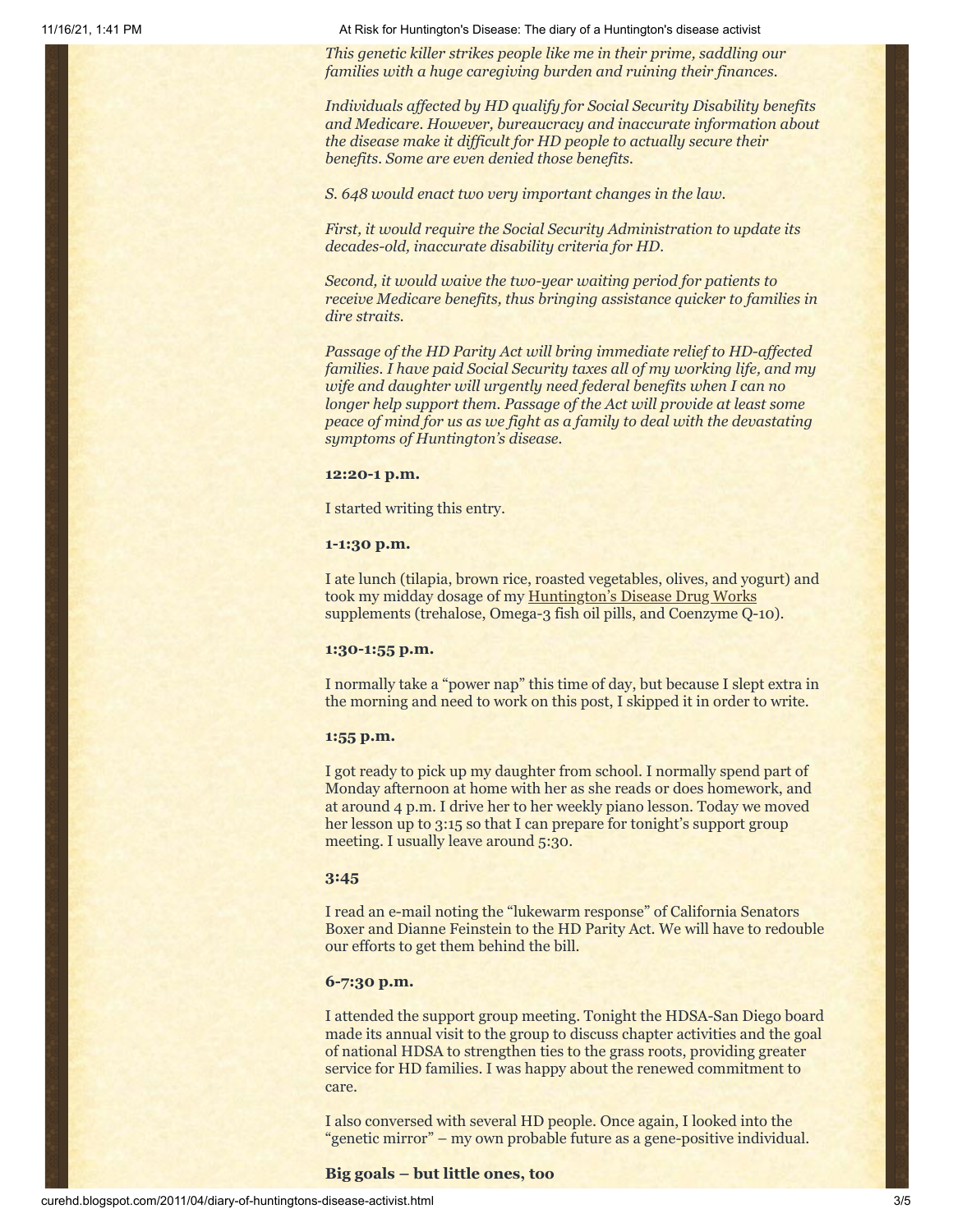As you can see, there's no secret ingredient or spectacular formula for being a Huntington's disease activist. Such work requires time, focus, and clear objectives.

It also requires a strong belief in the cause. Without commitment, it's easy to be discouraged and give up.

I constantly keep in mind our overall goals of raising awareness, providing better care for HD-affected individuals and their families, and finding treatments and a cure.

However, along the way we must tackle the many small, intermediary tasks. When each one of us completes these tasks, together we build a movement – and make a difference.

That's what today was all about for me.

Posted by Gene [Veritas](https://www.blogger.com/profile/03599828959793084715) at [8:54](http://curehd.blogspot.com/2011/04/diary-of-huntingtons-disease-activist.html) PM

Labels: [activist](http://curehd.blogspot.com/search/label/activist), [advocacy](http://curehd.blogspot.com/search/label/advocacy), [Alzheimer's](http://curehd.blogspot.com/search/label/Alzheimer%27s), [brain](http://curehd.blogspot.com/search/label/brain), [care](http://curehd.blogspot.com/search/label/care), [caregiving](http://curehd.blogspot.com/search/label/caregiving), [cure](http://curehd.blogspot.com/search/label/cure), [disability](http://curehd.blogspot.com/search/label/disability) , [g](http://curehd.blogspot.com/search/label/Parity%20Act)[ene-positive](http://curehd.blogspot.com/search/label/gene-positive) , [genetic](http://curehd.blogspot.com/search/label/genetic%20mirror) , genetic mirror , [Huntington's](http://curehd.blogspot.com/search/label/Huntington%27s) , [mother](http://curehd.blogspot.com/search/label/mother) , Parity Act , [Parkinson's](http://curehd.blogspot.com/search/label/Parkinson%27s) , [psychiatric](http://curehd.blogspot.com/search/label/psychiatric) , [support](http://curehd.blogspot.com/search/label/support%20group) group , [symptoms](http://curehd.blogspot.com/search/label/symptoms) , tested [positive](http://curehd.blogspot.com/search/label/tested%20positive)

# 2 comments:

**Anonymous said...**

Activism as you write does not stop with the big tasks. I remember urging my European friends to take the issue of HD up with their local governments. The answer they came back with was that Alzheimer's was a much bigger problem than HD. However, because HD groups are so well organized in the EU (HD Registry, longitudinal observation studies, and represented in so many states), HD became the model for rare diseases. France initiated an HD care guidelines project funded by the EU and France. So advocacy is not in the absolute numbers of affected patients, it is in raising awareness, persistence and knowing that your cause is just. If enough noise can be created about the HD parity act, people will jump on the band wagon. Being well organized and working well together is the first step towards accomplishing your goals. We can complain about people 's lack of knowledge, inertia, or even prejudices, but those can be overcome if we all do our part. I am sure there are HD family members out there who take comfort from your courage and openness. You and they are not alone. We re only as helpless as we think we are. We all have apart to play, whether as a family member, a scientist, a drug developer or just a concerned bystander.

Take care!

Dan 7:28 AM, [April](http://curehd.blogspot.com/2011/04/diary-of-huntingtons-disease-activist.html?showComment=1303828126041#c9008101114717775497) 26, 2011

Gene,